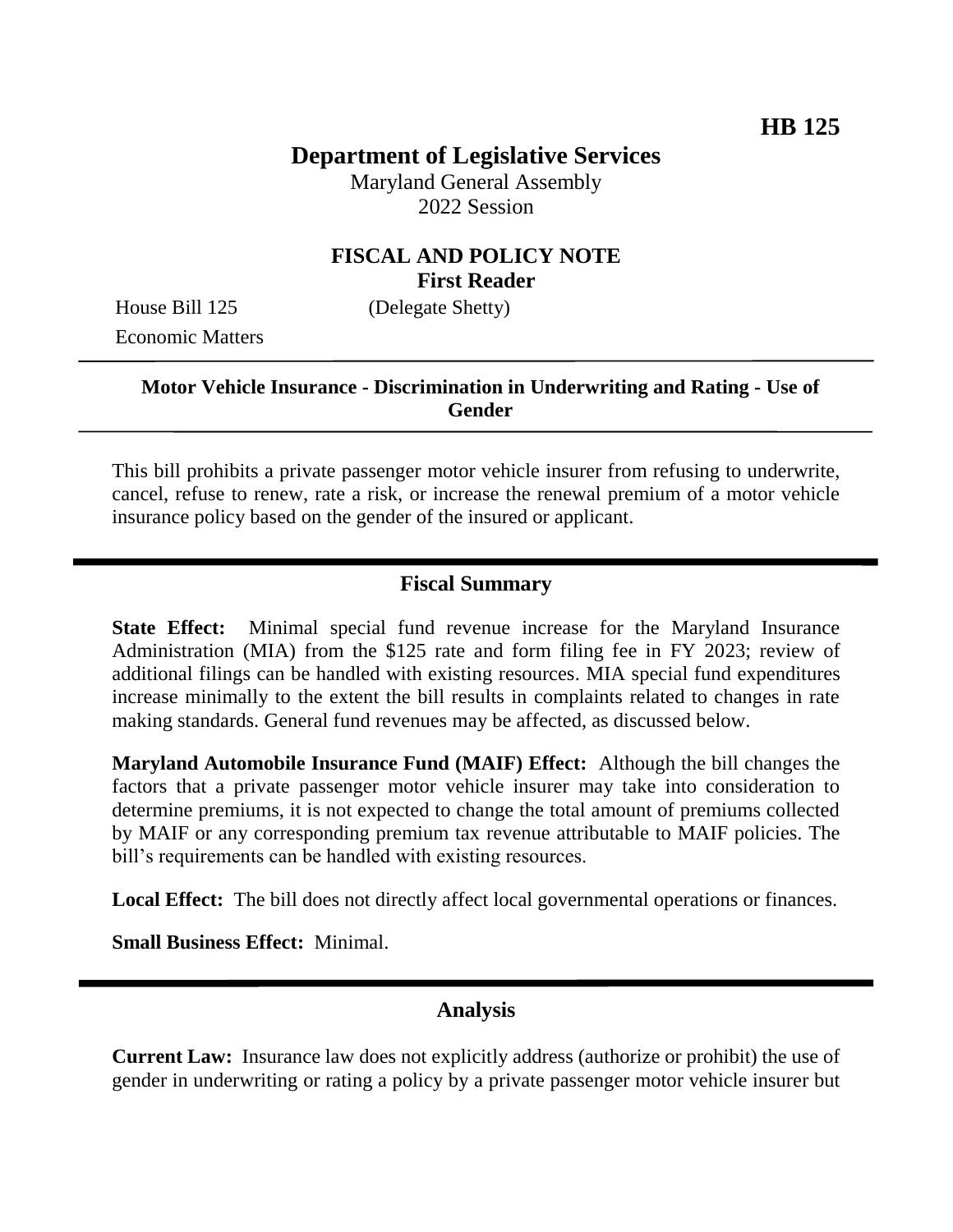does include prohibitions and requirements when using other factors to underwrite or rate a policy. For example, a homeowner's insurer or private passenger automobile insurer is prohibited from increasing the premium for an insured who becomes a surviving spouse based solely on the insured's change in marital status. Additionally, a private passenger motor vehicle insurer may not (1) refuse to underwrite, cancel, refuse to renew, or increase the renewal premium based, in whole or in part, on the credit history of an insured or applicant or (2) require a particular payment plan based, in whole or in part, on the credit history of an insured or applicant. However, an insurer may use the credit history of an applicant to rate a new policy of private passenger automobile insurance if the insurer meets other specified requirements.

**State Revenues:** Title 6 of the Insurance Article imposes a 2% premium tax on each authorized insurance company, surplus lines broker, or unauthorized insurance company that sells, or an individual who independently procures, any type of insurance coverage upon a risk that is located in the State. Revenues accrue to the general fund.

Currently available information indicates that private passenger automobile insurers in the State are uncertain as to what effect the bill has on premiums for private passenger automobile insurance policies. Thus, the direction and extent of any impact on general fund revenues through the premium tax cannot be reliably estimated at this time.

**MAIF Fiscal Effect:** MAIF advises that it uses gender as a rating factor. Under the bill, on average, annual premiums for 90% of MAIF insureds would increase by 5% or decrease by 5%. The most significant impact would be for (1) single females younger than age 30 with an annual premium increase of approximately 37% and (2) single males younger than age 25 with an annual premium decrease of up to 20%.

## **Additional Information**

**Prior Introductions:** HB 657 of 2018, a similar bill, received a hearing in the House Economic Matters Committee, but no further action was taken. Its cross file, SB 1059, received a hearing in the Senate Finance Committee, but no further action was taken.

**Designated Cross File:** None.

**Information Source(s):** Maryland Insurance Administration; Maryland Automobile Insurance Fund; Department of Legislative Services